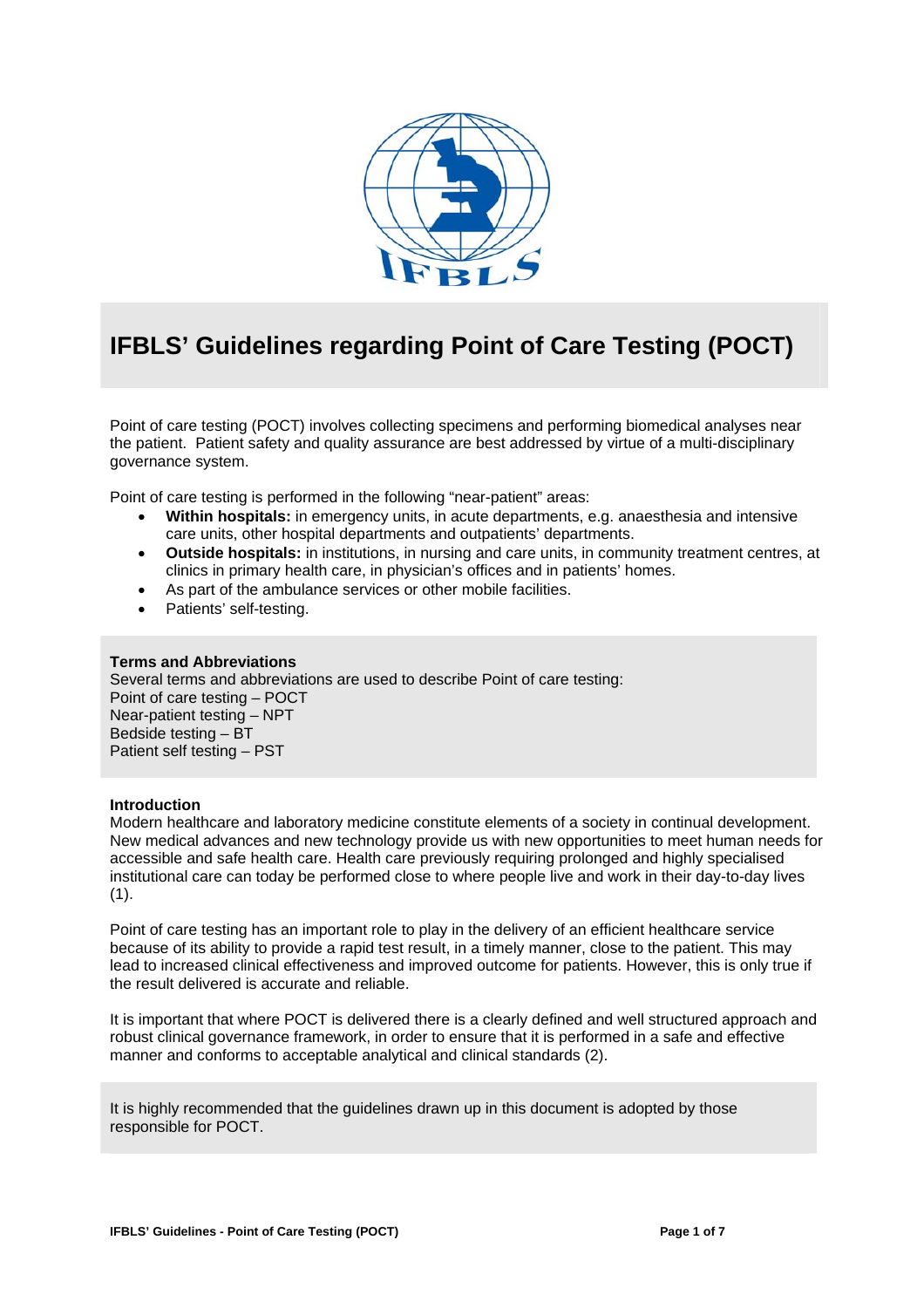The development of point of care testing will impact on professional roles and functions within health care. Professional groups, or individual patients, – who, today, lack formal training or practical knowledge of laboratory methods now become responsible for performing analyses. In order to meet this need, laboratory medicine has to develop functions which take on responsibility for quality assurance of POCT, but which also support planning, purchasing and validation of analysing equipments and tests. Other important functions are training, supervision and working consultatively, not only with personnel performing POCT, but also with patients performing their own analyses.

Biomedical Scientists have the necessary expertise and competence to take a lead role in ensuring safe and effective governance of POCT. This includes the responsibility for areas such as selection and validation of equipment, education and training of users, internal and external quality assurance, maintenance, record keeping of quality and patient data, incident reporting, risk management and clinical audit, advice and interpretation.

#### **Self testing**

Self testing is a laboratory analysis performed in the homes of patients with chronic conditions (e.g. diabetes), or by individuals in order to screen their own state of health. Such equipment can be purchased at a chemist or through the Internet. The quality of self testing depends on the precision of the test, adequate user guidance, an understanding of the analytical procedure involved and knowledge of how to interpret the result of the analysis (1).

## **Patient safety**

Today, it is a relatively simple and quick process to produce test results using point of care testing. An essential element of POCT is equipment and methods should be relatively straightforward in order to achieve a high degree of user friendliness.

It is important to bear in mind that patients depend on accurate and reliable results from POCT devices to allow for effective diagnosis and monitoring of treatment. Operator competence is essential for optimal POCT performance.

A central role for laboratory medicine is to provide expertise and resources in order to have overall governance of quality assurance work within POCT (3).

# **Certification and accreditation of point of care testing**

Use of POCT must be accredited or certified if this is required by national laws and regulations. All POCT should comply with the requirements of the International Organization for Standardization (ISO)

ISO 22870 Point-of-care testing (POCT) – Requirements for quality and competence (4).

ISO 15189 Medical laboratories – Particular requirements for quality and competence (5).

ISO 15190 Medical laboratories – Requirements for safety (6).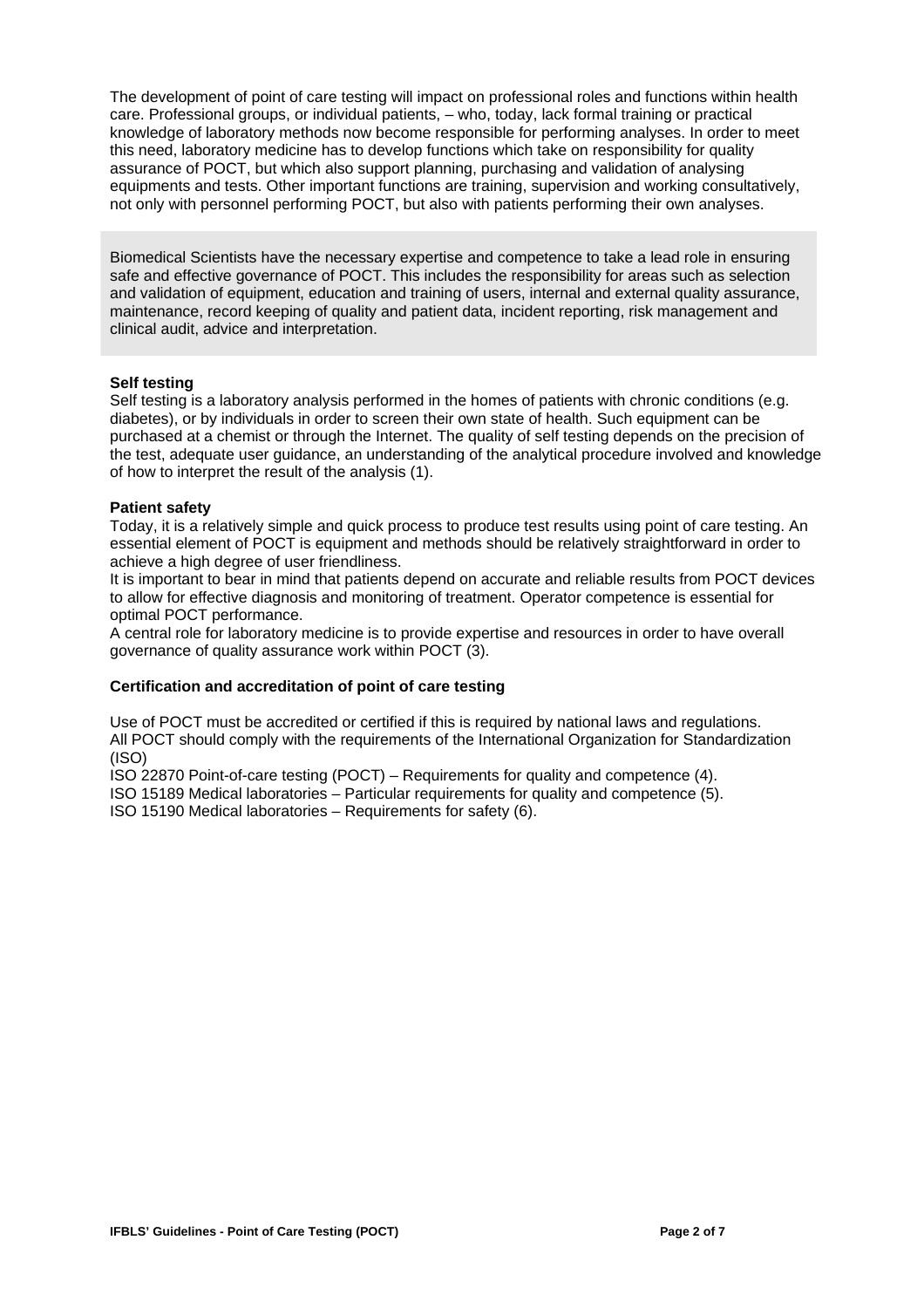# **Policy statement and primary principles for point of care testing in Health Care**

#### **Policy statement**

Biomedical laboratory scientists are responsible for the quality assurance and quality improvement of all analysis carried out in near-patient areas, and for the evaluation of benefit and resource allocation in near-patient analysis.

This means biomedical laboratory scientists are responsible for:

- The evaluation and selection of methods and equipment to be used in point of care testing.
- The content of user guidelines (standard operating procedures) and practical training for users.
- Training and guidance to ensure that methods are carried out and equipment is used in accordance with approved protocols and to secure patients safety.
- Designing and conforming to internal and external quality control protocols.
- Organising quality systems for all measures surrounding the POCT analysis.
- Protocol for reporting analytical results from POCT analysis.

# **Primary principles for point of care testing in Health Care**

In order to safeguard care and treatment of patients, comply with these guiding principles for point of care testing:

- Point of care testing should be integral to a quality system and be embraced by the same quality requirements which are required of analysis within the clinical laboratories.
- POCT activities should take place in cooperation with an acknowledged/accredited clinical laboratory.
- POCT activities should be integral to a quality control program.
- Local protocols for cooperation between partners in respect of POCT should be established.
- The clinical laboratories shall be responsible for ensuring equipment and procedural guidelines are adapted for POCT and they are accessible to those performing POCT.
- The clinical laboratories shall be responsible for continuous education and follow up to ensure that those performing POCT are competent to perform the analyses in question.
- The clinical laboratories shall be responsible for evaluation of a quality system in respect to POCT.
- Protocols shall exist for obtaining results from and documenting POCT analysis.
- Instrument data should be recorded and retention times should be linked with quality assurance and patient data, if possible.
- An instrument log, which should be retained for the life of the instrument, is essential.
- Cooperation between clinical laboratories and equipment manufacturers should be developed with regard to evaluation, purchasing and service.
- All those performing POCT should be fully familiar with factors present prior to, during and following testing, which may influence the test result.
- Patients who analyse their own specimens and evaluate the results, with regard to their disease, should regularly be offered appropriate training, follow-up and access to quality assurance, in respect of the method of testing and equipment used.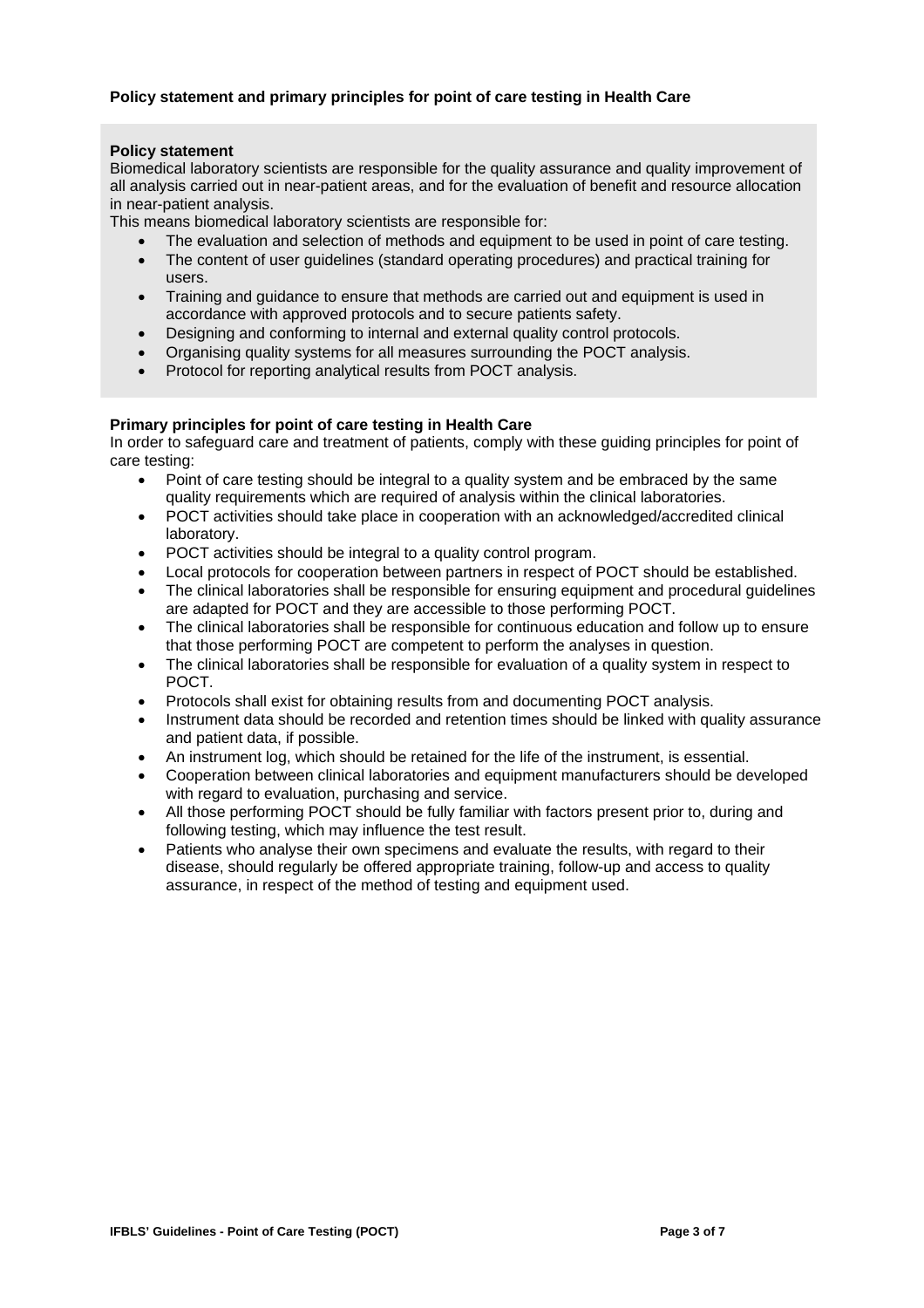# **Questions to consider before introducing point of care testing in Health Care**

# **Potential advantages of POCT include:**

- Improved turn-around time.
- Enhanced clinical management.
- Better patient compliance with results of analytical tests.
- Savings in cost and time for patients.

#### **Potential disadvantages of POCT include:**

- Inappropriate testing leading to increased costs with no benefits to the patient.
- Inaccurate results, leading to less than optimal health outcomes for the patient with additional testing and treatment.
- Possible health damages to the patient.
- Possible increased consultation and waiting times.
- Analytical results from POCT possibly not being reported as part of the patient chart or electronic health record (EHR)

## **Questions to consider before introducing POCT in Health Care**

- Is the use of POCT providing a faster result to effect clinical treatment?
- Is it good patient safety to perform POCT?
- Is the effectiveness of POCT at least as good as for the same clinical laboratory analysis?
- Is it the same or more cost-effective to perform POCT compared with clinical laboratory analysis?
- How will POCT be financed?
- Are there differences between POCT environments, such as rural or urban settings, and target populations?
- How will laws and regulations apply to implementation of POCT?
- Possible microbiological, chemical and environmental hazards.

## **Criteria for selecting tests suited for POCT**

- Clinical needs in public health.
- Minimal risk to patients.
- Following clinical evaluations documenting test performance.
- Easy to perform and interpret for the intended users.
- Approved risk assessment (7).

# **Consider these elements before introducing point of care testing (8, 9):**

Decision criteria for or against POCT

- Medical aspects
- Clinical benefits
- Turnaround Time (TAT)
- Sample volume
- Analytical quality
- Organizational aspects
	- Personnel
		- Storage and safety
	- Training
	- Management and leadership

- Fixed costs
- Variable costs
- Personnel costs
- Cost-effectiveness
- Quality assurance
	- Adequate sensitivity / specificity
	- Internal quality control
	- External quality control
	- Documentation

Economical aspects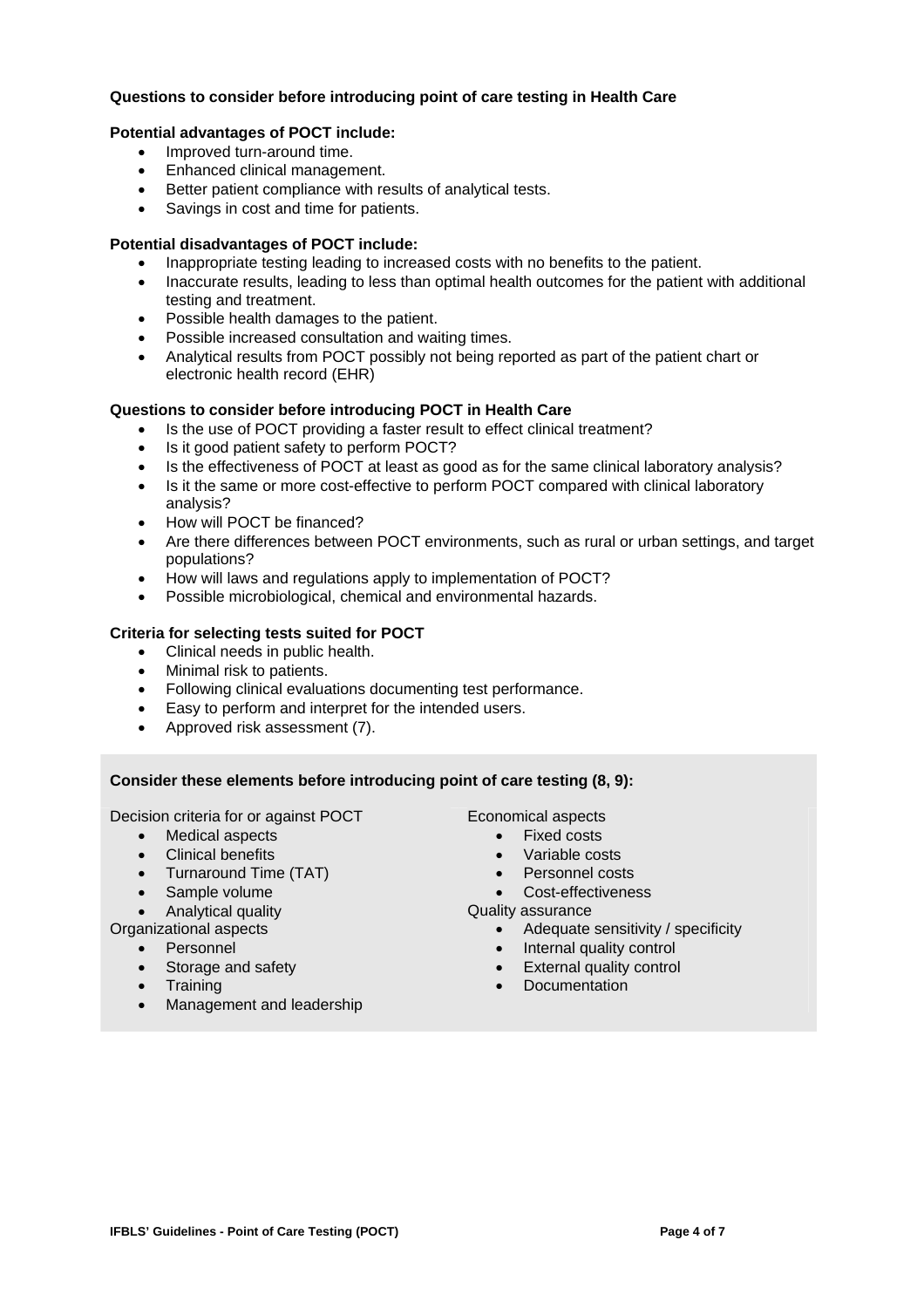## **Quality assurance of point of care testing**

The chronological link between test results, quality control results and instrument status must be retained. Any users of POCT must comply with any relevant standards that may be required under national and international regulations (10).

#### **Internal quality control (IQC)**

IQC is a system for validating the results before they are issued. This means that the operator must know the acceptable range of results for the QC material. It is important to devise a protocol that will distinguish between instrument malfunction and a procedural error.

## **External quality assessment (EQA)**

EQA involves the analysis of samples received into a clinical area from an external source – this could be from the local laboratory itself, from the manufacturer or from an external body, such as a NEQAS, CAP or similar national or international bodies. It is a means of validating the results after they are issued, which means that the acceptable range of results is unknown to the operator.

## **Organisation of Point of care testing**

## **Primary responsibility for quality coordination**

A multi-disciplinary team consisting of staff from the clinical laboratories and the wards/clinics performing point of care testing shall be established. They will coordinate activities, to ensure organisation and continual re-evaluation of point of care testing.

Before performing point of care testing, the multi-disciplinary team shall evaluate whether the analyses in question are suitable for POCT, i.e. with regard to operator competence, patient safety, health economics, and that the point of care methods have been evaluated against corresponding analyses at the clinical laboratory (1).

## **Local point of care testing coordinators**

Coordinate:

- Point of care testing activities on the ward/clinic or equivalent
- Together with biomedical scientists from clinical laboratories, train and certify personnel who are to perform point of care testing
- Maintenance and simple troubleshooting
- Internal quality audits
- Competency maintenance and development

#### **Descriptions of procedures and equipment**

For each measuring instrument, there shall be written instructions/procedures for equipment maintenance/use and a technical description.

For each point of care method, there shall be a procedural description, in respect of how the testing shall be performed, possible sources of errors and reporting protocols for the measurement result. The method description should include:

- Clinical indication
- Patient preparation, sampling technique and sample material
- Handling of samples
- Measuring principle
- Apparatus and additional equipment
- Reagents, storage and shelf-life
- Internal and external controls
- How to carry out analysis
- Reference range/therapeutic range
- Maintenance log
- Sources of error and deviation management
- Recording, reporting and interpreting results
- Contact persons at the laboratory

# **Documentation of measurement result**

Analysis results from POCT shall be properly documented in the patient's medical chart. It shall be clearly stated in the medical chart that the measurement result is derived from near-patient testing.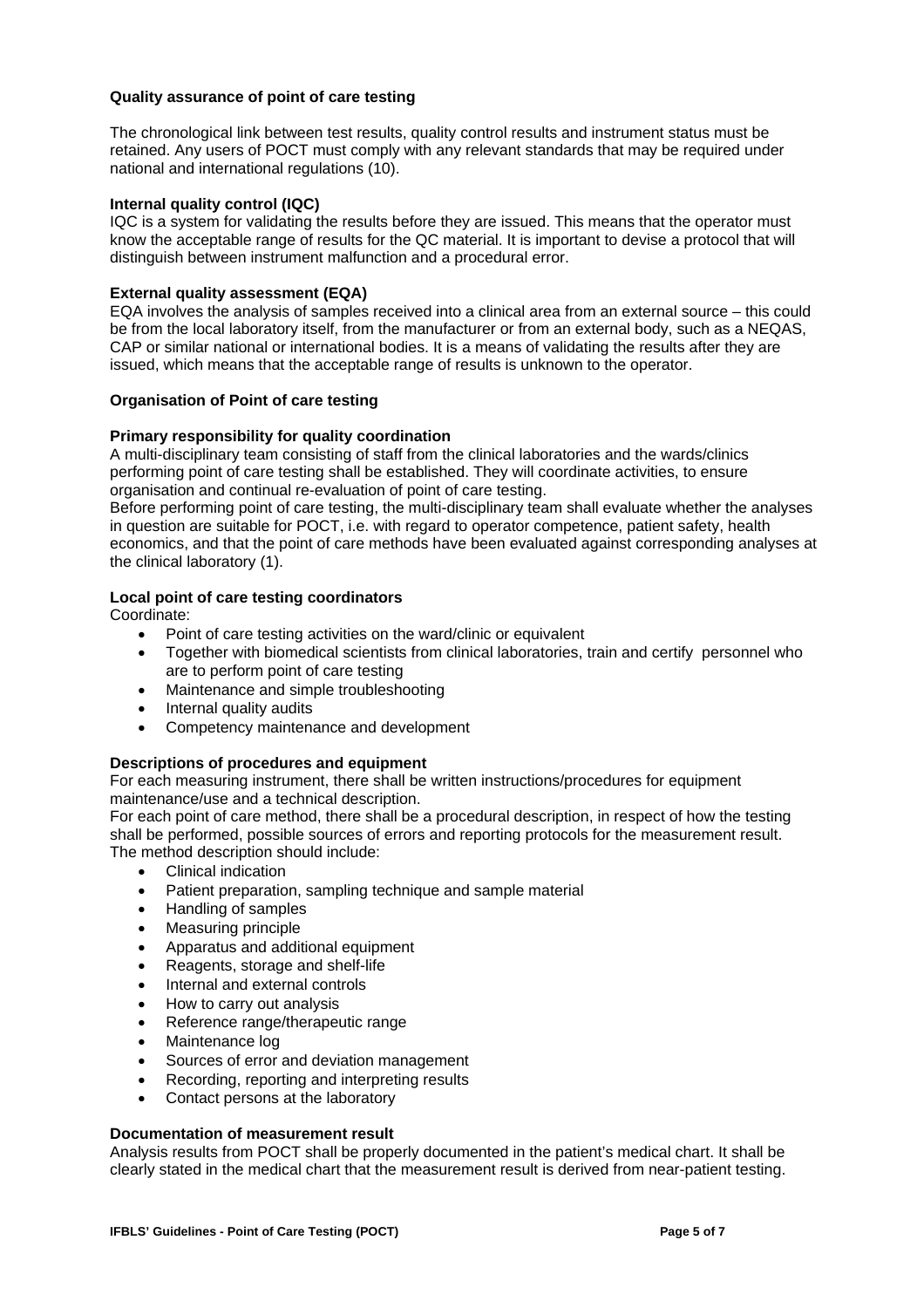# **Documentation of quality assurance work**

The results of control tests performed, deviations and management of these shall be documented and evaluated by internal audit. The documentation shall include the name of the person performing the measurement, the time, deviations and procedures followed when the controls are out of range.

#### **Method development**

The clinical laboratories are responsible for monitoring national and international developments in the area of POCT and for disseminating information in respect of these. Change of method must be done in cooperation between the POCT coordinators on the ward/clinic and the POCT responsible biomedical scientists at the clinical laboratories.

## **Annual evaluation and quality audit**

Local POCT coordinators on the wards/clinics lead and support quality assurance work to ensure compliance with protocols and undertake internal audits. Once annually the cooperating clinical laboratory performs a quality audit and a joint evaluation of POCT activities takes place.